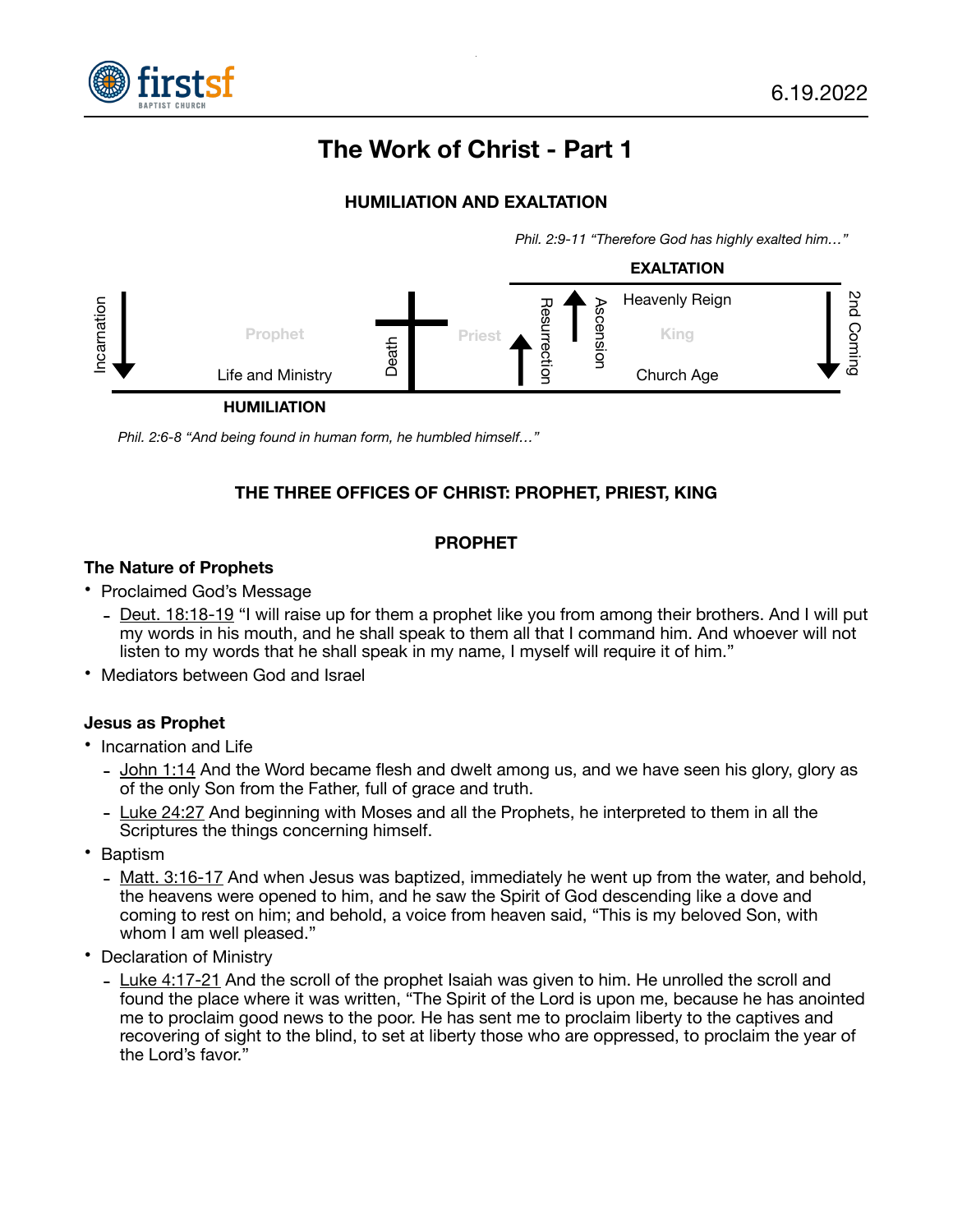

- Transfiguration
	- Matt. 17:3-5 And behold, there appeared to them Moses and Elijah, talking with him. And Peter said to Jesus, "Lord, it is good that we are here. If you wish, I will make three tents here, one for you and one for Moses and one for Elijah." He was still speaking when, behold, a bright cloud overshadowed them, and a voice from the cloud said, "This is my beloved Son, with whom I am well pleased; listen to him."
- Authority
	- "Thus saith the LORD…" // "Truly, truly…"
		- ‣ John 3:2-3 This man came to Jesus by night and said to him, "Rabbi, we know that you are a teacher come from God, for no one can do these signs that you do unless God is with him." Jesus answered him, "Truly, truly, I say to you, unless one is born again he cannot see the kingdom of God."
	- Signs and Wonders
		- ‣ Luke 7:14-16 Then he came up and touched the bier, and the bearers stood still. And he said, "Young man, I say to you, arise." And the dead man sat up and began to speak, and Jesus gave him to his mother. Fear seized them all, and they glorified God, saying, "A great prophet has arisen among us!" and "God has visited his people!"

## **KING**

# **The Nature of Kings**

- Ancient Near East Kings vs. Israel's King
	- Deut. 17:16-17 "Only he must not acquire many horses for himself or cause the people to return to Egypt in order to acquire many horses, since the LORD has said to you, 'You shall never return that way again.' And he shall not acquire many wives for himself, lest his heart turn away, nor shall he acquire for himself excessive silver and gold."
	- Counterbalanced with other offices: Priest (Deut. 17:12) and Prophet (Deut. 18:18-19)
- Promise of a Future Messianic King
	- Gen. 49:10 "The scepter shall not depart from Judah, nor the ruler's staff from between his feet. until tribute comes to him; and to him shall be the obedience of the peoples."
	- Isa. 9:7 "Of the increase of his government and of peace there will be no end, on the throne of David and over his kingdom, to establish it and to uphold it with justice and with righteousness from this time forth and forevermore. The zeal of the LORD of hosts will do this."

## **Jesus as King**

- Declaration of the Kingdom
	- Mark 1:14-15 Now after John was arrested, Jesus came into Galilee, proclaiming the gospel of God, and saying, "The time is fulfilled, and the kingdom of God is at hand; repent and believe in the gospel."
		- ‣ "Imminent" / "at hand"?
- Demonstration of the Kingdom
	- Signs and Wonders
		- $\cdot$  Matt. 12:22-28 Then a demon-oppressed man who was blind and mute was brought to him, and he healed him, so that the man spoke and saw. And all the people were amazed, and said, "Can this be the Son of David?" Jesus: "…if it is by the Spirit of God that I cast out demons, then the kingdom of God has come upon you."